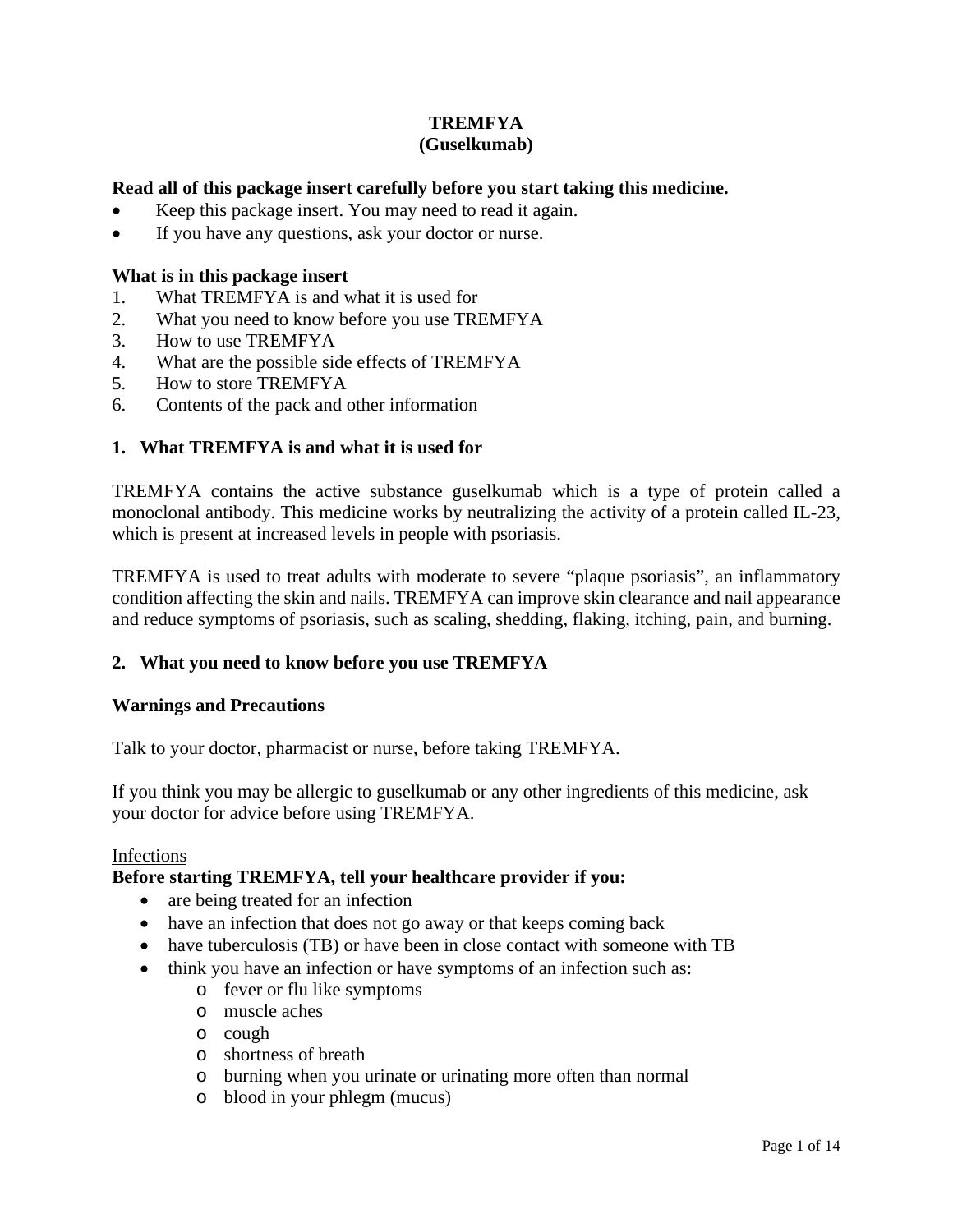- o weight loss
- o diarrhea or stomach pain
- o warm, red, or painful skin or sores on your body different from your psoriasis

### **After starting TREMFYA, call your healthcare provider right away if you have any of the symptoms of infection listed above.**

TREMFYA may lower your ability to fight infections and may increase your risk of infections. Do not use TREMFYA if you have any symptoms of infection unless you are instructed to by your healthcare provider.

### Vaccinations

Tell your doctor if you have recently had a vaccination or if you are due to have a vaccination during treatment with TREMFYA.

You should not be given certain types of vaccines (live vaccines) while using TREMFYA.

If you are not sure if any of the above applies to you, talk to your doctor, pharmacist or nurse before using TREMFYA.

### Allergic reactions

Serious allergic reactions, which can include symptoms of a swollen face, lips, mouth, tongue or throat, difficulty swallowing or breathing, hives and shortness of breath, have occurred with TREMFYA. Tell your doctor or get emergency medical help right away if you think you are having an allergic reaction.

### **Children and adolescents**

TREMFYA is not recommended for children and adolescents under 18 years of age because it has not been studied in this age group.

### **Other medicines and TREMFYA**

**Tell your doctor about all the medicines you take**, including prescription and non-prescription medicines, vitamins, and herbal supplements.

### **Pregnancy**

The effects of this medicine in pregnant women are not known. Talk to your doctor if you are pregnant, think you may be pregnant or are planning to have a baby.

### **Contraception**

If you are a woman of childbearing potential, use adequate contraception while using TREMFYA and for at least 12 weeks after the last TREMFYA dose. Talk to your doctor about your contraception options.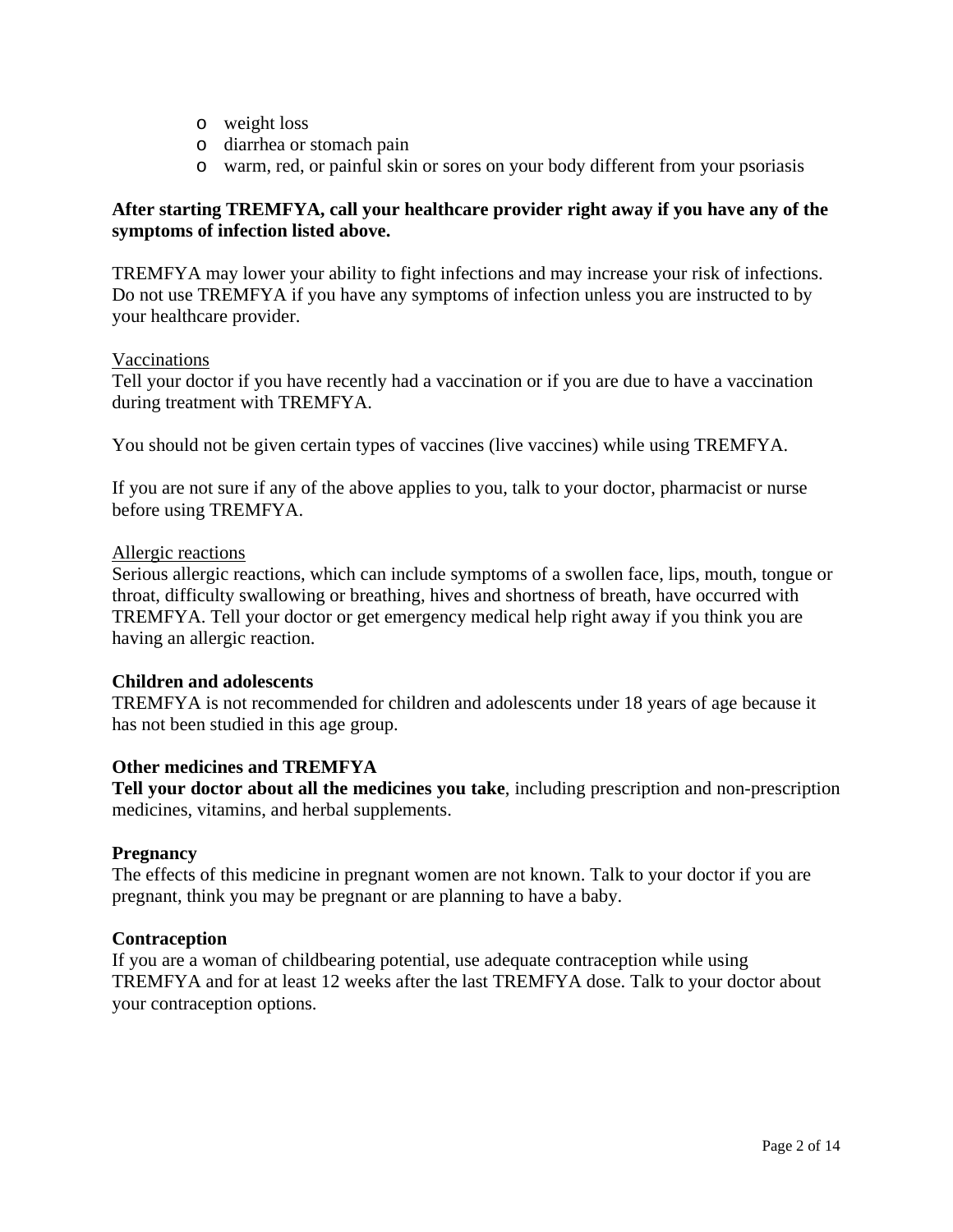### **Breast-feeding**

Talk to your doctor if you are breast-feeding or are planning to breast-feed. You and your doctor should decide if you will breast-feed while using TREMFYA.

### **3. How to use TREMFYA**

Always use this medicine exactly as your doctor or nurse has told you. Check with your doctor, nurse or pharmacist if you are not sure.

TREMFYA is given by injection under your skin (subcutaneous injection). You and your doctor or nurse should decide if you should inject TREMFYA yourself.

It is important not to try to inject yourself until you have been trained by your doctor or nurse. A caregiver may also give you your TREMFYA injection after proper training.

Before use, remove the carton from the refrigerator and keep the pre-filled syringe inside the carton and allow to reach room temperature by waiting for 30 minutes. Read the "Instructions for Use" for the syringe carefully before using TREMFYA.

### **How much TREMFYA is given and for how long**

Your doctor will decide how much TREMFYA you need and for how long.

- The first dose is 100 mg (the content of 1 pre-filled syringe) by subcutaneous injection. This may be given by your doctor or nurse.
- After the first dose, you will have the next dose 4 weeks later, and then every 8 weeks. The following doses are the same as the first dose.

### **If you use more TREMFYA than you should**

If you have received more TREMFYA than you should or the dose has been given sooner than prescribed, inform your doctor.

### **If you forget to use TREMFYA**

If you have forgotten to inject a dose of TREMFYA, inform your doctor.

### **If you stop using TREMFYA**

You should not stop using TREMFYA without speaking to your doctor first. If you stop treatment, symptoms of psoriasis may come back.

### **4. What are the possible side effects of TREMFYA**

Like all medicines, this medicine can cause side effects, although not everybody gets them.

Side effects:

- Infections of the nose, sinuses or throat (common cold), chest infection
- stomach flu (gastroenteritis)
- fungal infection of the skin, for example between the toes (athlete's foot)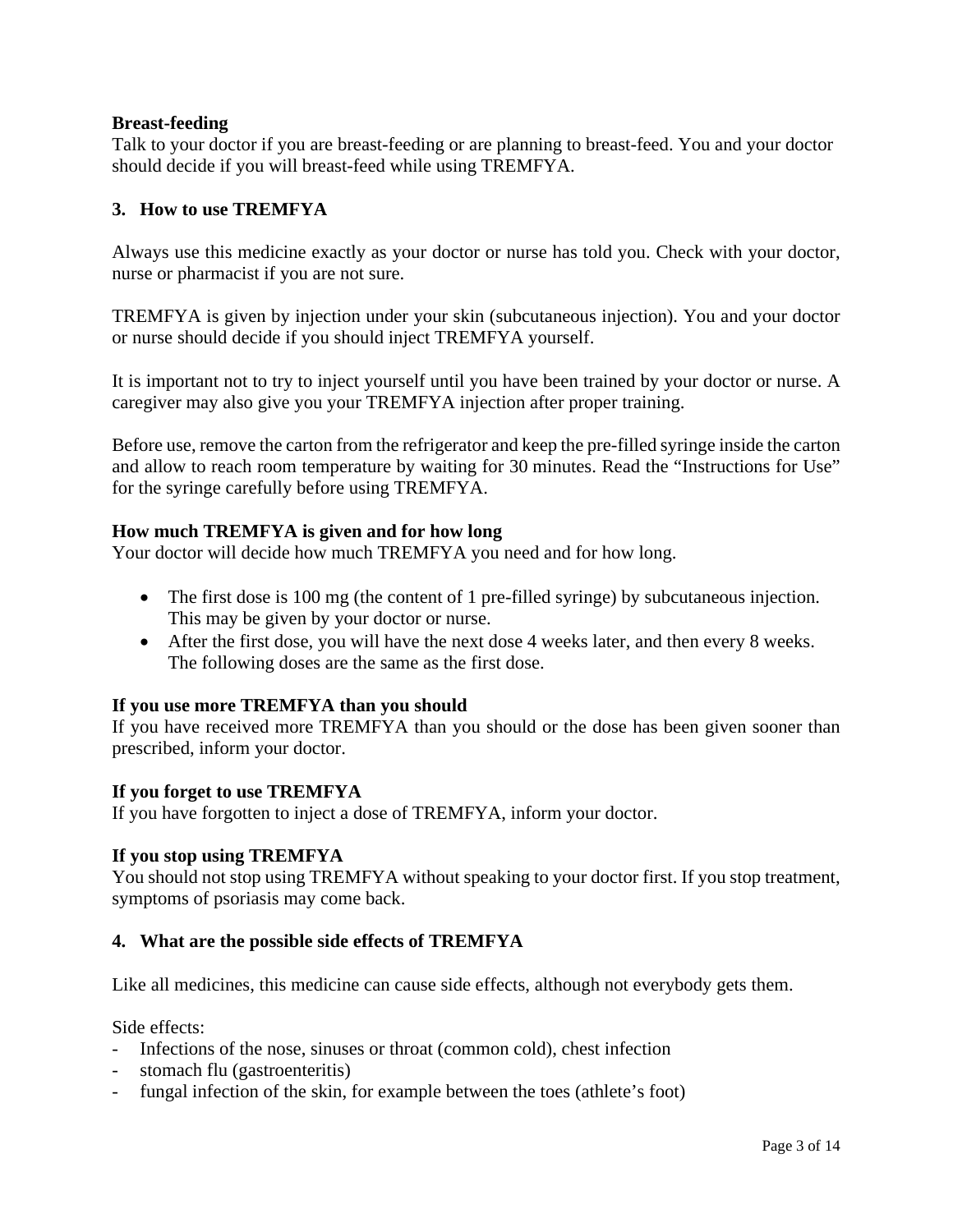- herpes simplex infections, for example of the lips (cold sores) or genitals (genital herpes)
- headache
- diarrhea
- joint pain
- redness, pain and irritation at the injection site
- allergic reaction
- skin rash
- hives
- decreased number of a type of white blood cell called neutrophils
- increased level of liver enzymes in the blood

These are not all of the side effects with TREMFYA. Tell your doctor about any side effect that bothers you or does not go away.

### **General information about TREMFYA**

Do not use TREMFYA for a condition for which it was not prescribed.

### **5. How to store TREMFYA**

If you are using TREMFYA at home, it is important to store the product in your refrigerator although not in the freezer compartment. TREMFYA should not be frozen. Keep the product in the original carton to protect from light until the time of use. Do not shake.

This medicine is for single use only. Do not throw away any medicines via wastewater or household waste. Ask your pharmacist how to throw away medicines you no longer use. These measures will help protect the environment.

### **What are the ingredients in TREMFYA?**

The active ingredient is guselkumab.

TREMFYA 100 mg for subcutaneous (under the skin) injection. The inactive ingredients include: L-histidine, L-histidine monohydrochloride monohydrate, polysorbate 80, sucrose and water for injection. No preservatives are present.

### **6. Contents of the pack and other information**

TREMFYA 100 mg solution for subcutaneous injection is a clear, colorless to light yellow solution and may contain clear or white particles of protein. This appearance is not unusual for solutions containing protein.

TREMFYA is available as:

• 100 mg (100 mg/mL in 1.0 mL syringe volume)

TREMFYA is available in the following packaging presentation:

• 1 single-use pre-filled syringe in a passive needle guard delivery system.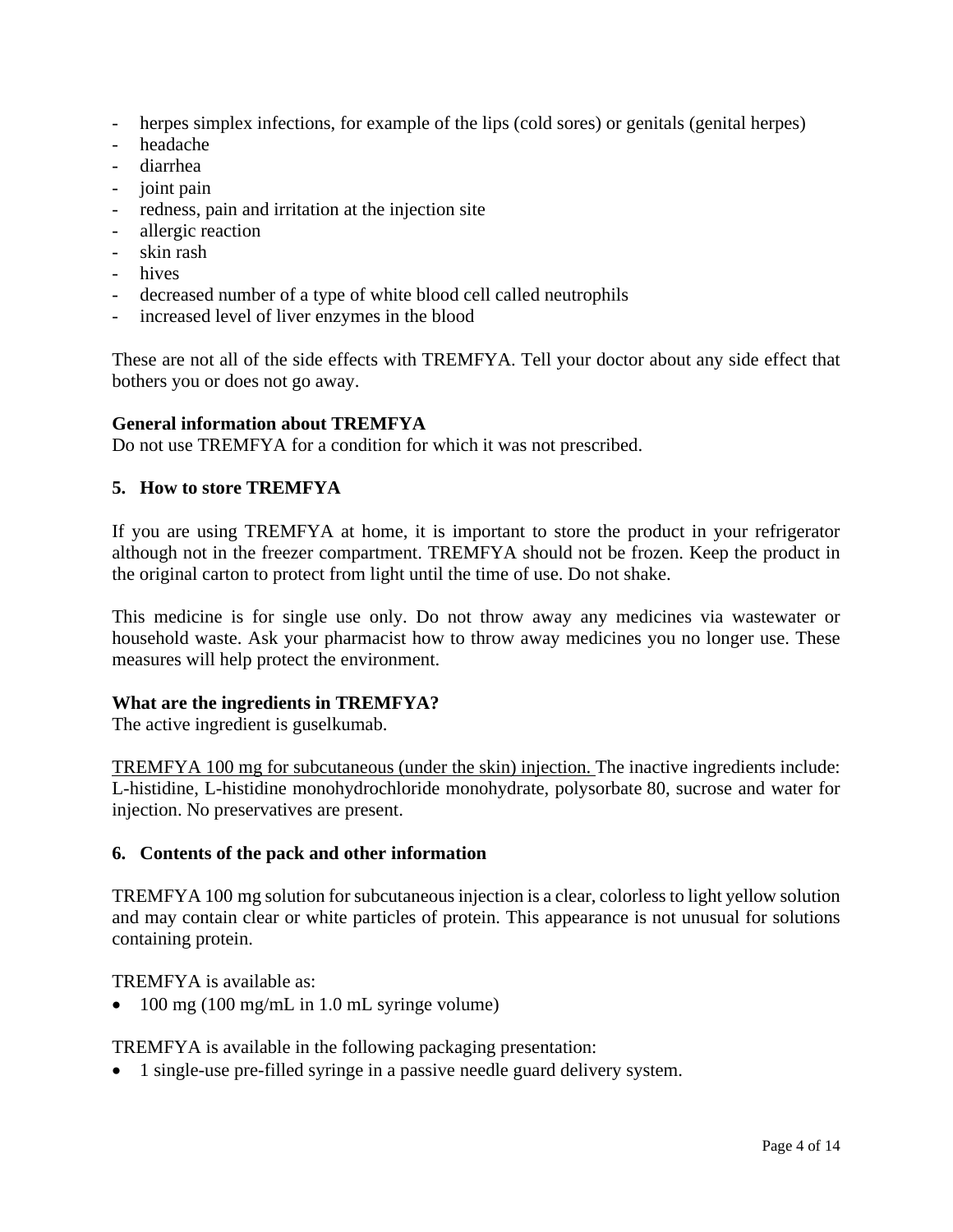TREMFYA should not be used:

- after the expiration date on the label;
- if the seal is broken;
- if the liquid is discolored, cloudy or you can see other particulate matter floating in it.

Always keep medicine out of the sight and reach of children.

### **How to Dispose of TREMFYA**

Used syringes should be placed in a puncture-resistant container, like a sharps container. Dispose of your sharps container according to your state or local regulations. Antiseptic wipes, and other supplies can be placed in your regular trash. The syringe must never be re-used. Discard any unused portion of TREMFYA.

### **Instructions for Injecting TREMFYA under the skin yourself**

At the start of your therapy, TREMFYA may be injected by your healthcare provider. However, your healthcare provider may decide that it is right for you or your caregiver to learn how to inject TREMFYA under the skin (subcutaneously) yourself. **Before you self-inject TREMFYA, you must be trained by a healthcare professional. If you have not been trained, please contact your healthcare provider to schedule a training session.** Call your healthcare provider if you have any questions about giving yourself an injection.

This information sheet summarizes the most important information about TREMFYA. You can ask your healthcare provider for information about TREMFYA that is written for healthcare professionals.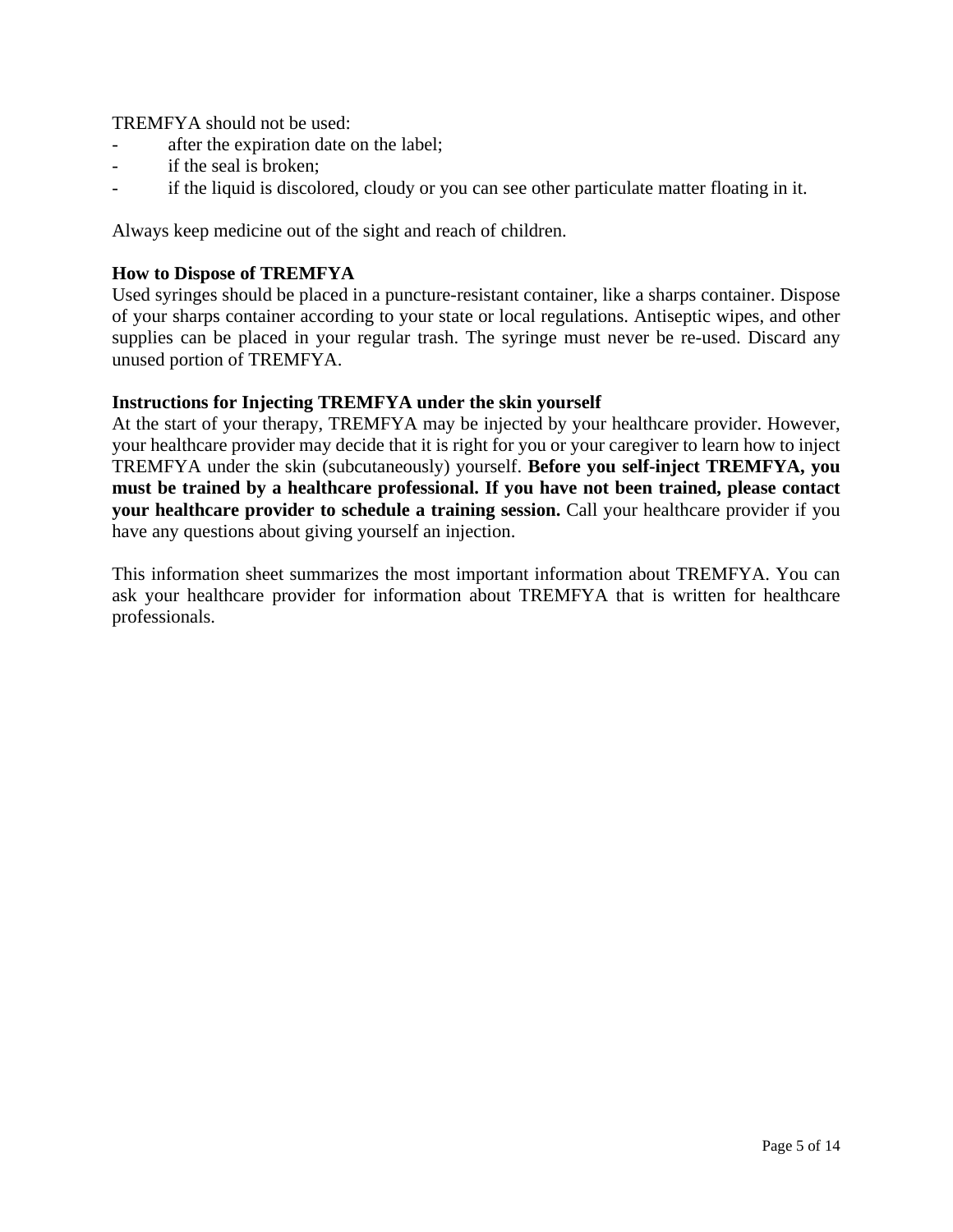# **Instructions for Use (Pre-filled Syringe)**



# **Important**

If your doctor decides that you or a caregiver may be able to give your injections of TREMFYA at home, you should receive training on the right way to prepare and inject TREMFYA using the pre-filled syringe before attempting to inject.

Please read this Instructions for Use before using the TREMFYA pre-filled syringe and each time you get a refill. There may be new information. This instruction guide does not take the place of talking with your doctor about your medical condition or your treatment. Please also read the Package Leaflet and instructions for administration carefully before starting your injection and discuss any questions you may have with your doctor or nurse.

The TREMFYA pre-filled syringe is intended for injection under the skin, not into the muscle or vein. After injection, the needle will retract into the body of the device and lock into place.

# **Storage information**

Store in refrigerator at 2° to 8°C. **Do not** freeze.

**Keep TREMFYA and all medicines out of the sight and reach of children.**

**Do not shake the pre-filled syringe at any time.**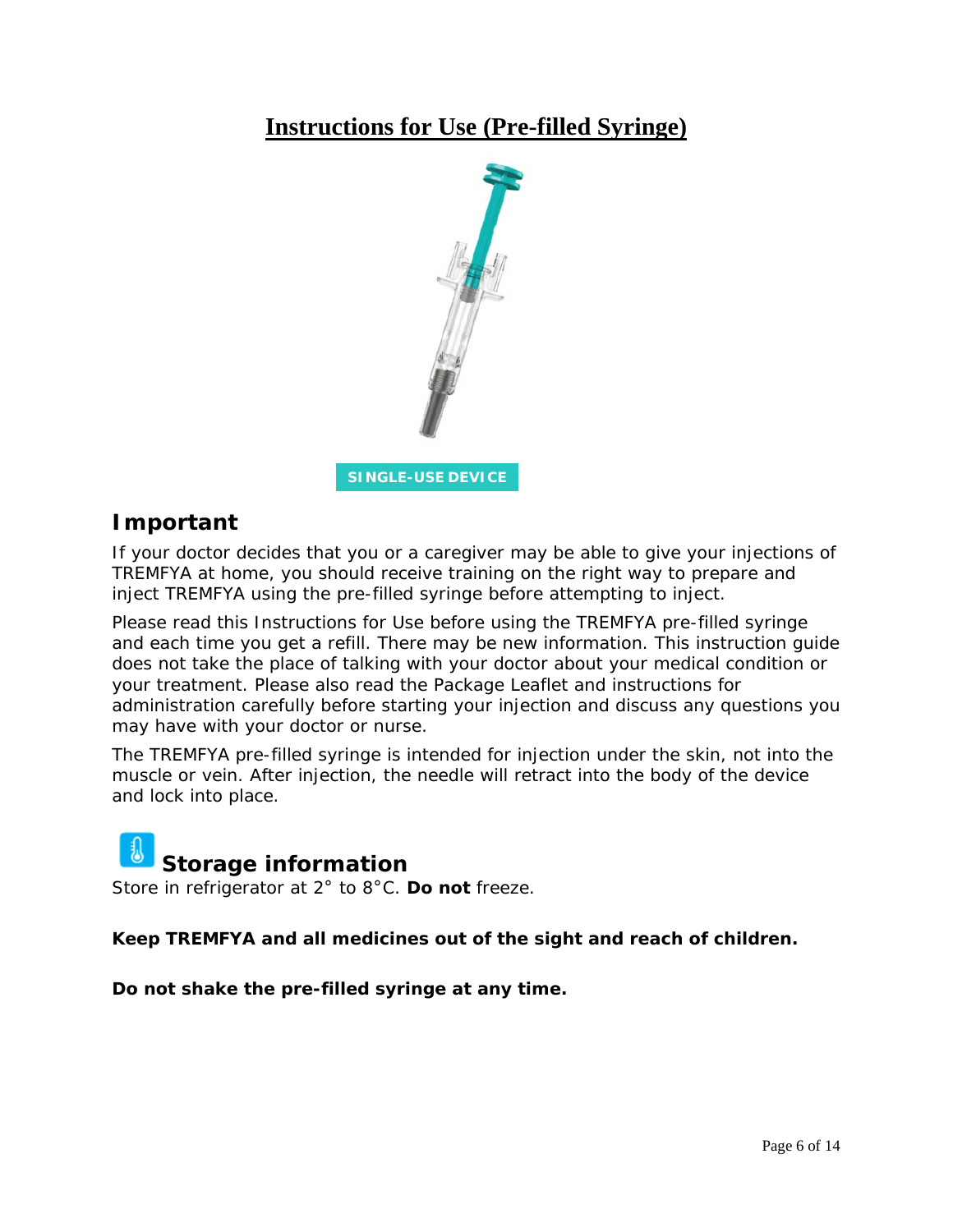# **Pre-filled syringe at-a-glance**

# Before injection

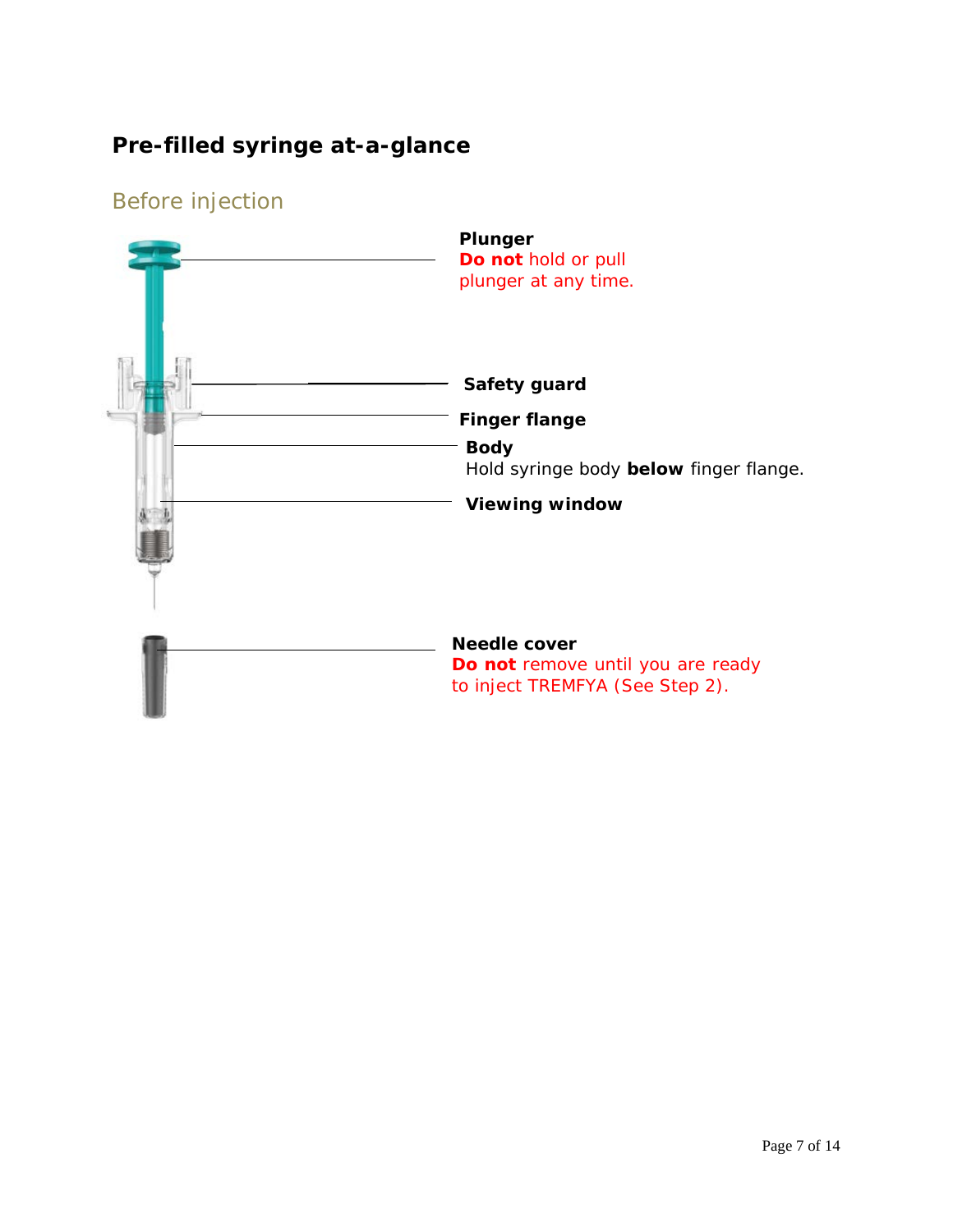

# You will need these supplies:

- **1 Alcohol swab**
- **• 1 Cotton ball** or **gauze pad**
- **• 1 Adhesive bandage**
- **1 Sharps container** (See Step 3)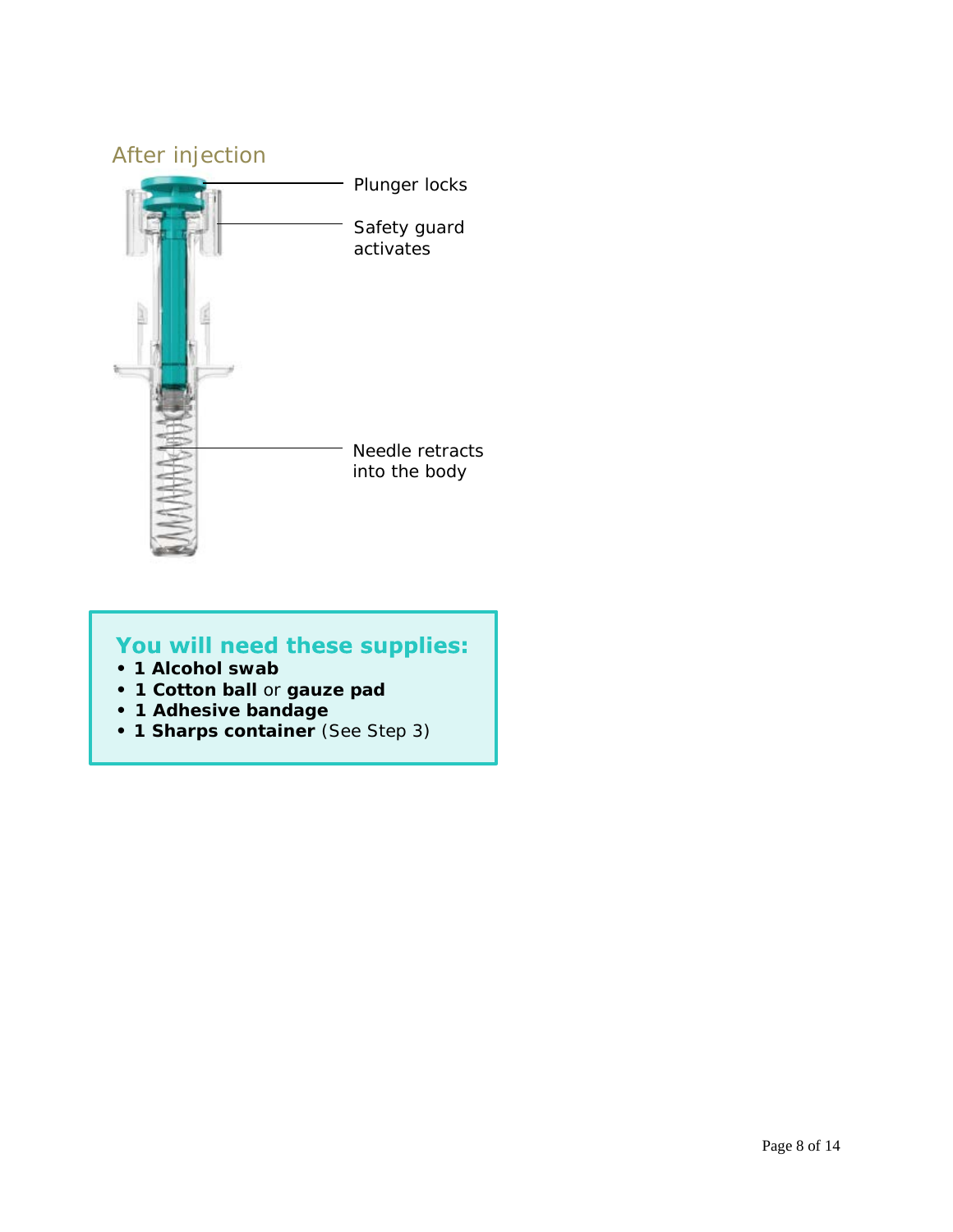# **1. Prepare for your injection**



### **Inspect carton**

Remove carton with the pre-filled syringe from the refrigerator. Keep the pre-filled syringe in the carton and let it sit on a flat surface at room temperature for **at least 30 minutes** before use.

**Do not** warm any other way.

**Check the expiration date ('EXP')** on the back panel of the carton.

**DO NOT** use if the expiration date has passed.

**Do not** inject if the perforations on the carton are broken. Call your doctor or pharmacist for a refill.



## **Choose injection site**

Select from the following areas for your injection:

- **•Front of thighs** (recommended)
- **•**Lower abdomen

**Do not** use the 2-inch (5-centimetre) area around belly-button.

**•**Back of upper arms (if a caregiver is giving you the injection)

**DO NOT** inject into skin that is tender, bruised, red, scaly or hard.

**Do not** inject into areas with scars or stretch marks.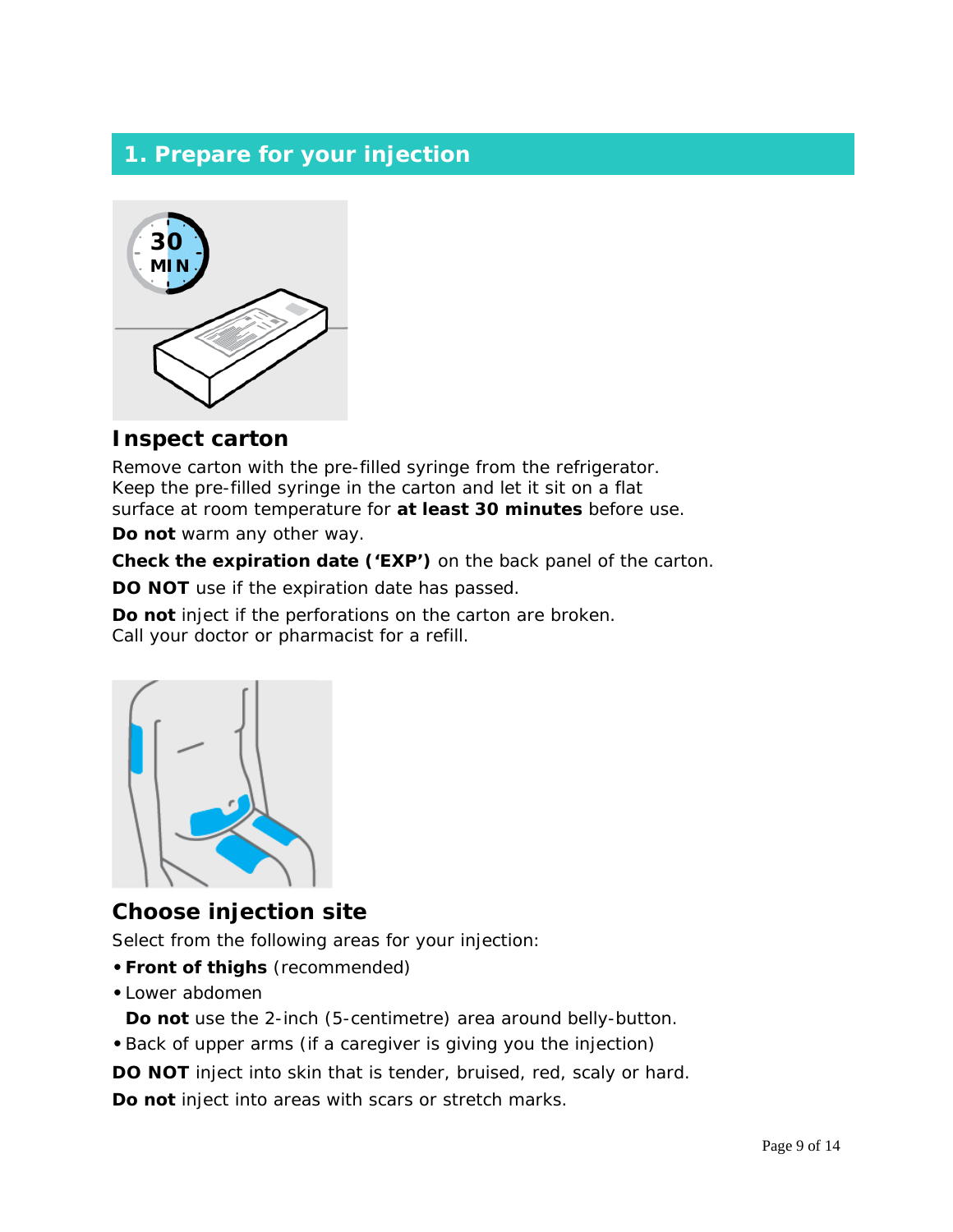

# **Clean injection site**

Wash your hands well with soap and warm water.

Wipe your chosen injection site with an alcohol swab and allow it to dry.

**DO NOT** touch, fan or blow on the injection site after you have cleaned it.



# **Inspect liquid**

Take the pre-filled syringe out of the carton.

Check the liquid in the viewing window. It should be clear to slightly yellow and may contain tiny white or clear particles. You may also see one or more air bubbles. This is normal.

**Do not** inject if the liquid is cloudy or discolored, or has large particles. If you are uncertain, call your doctor or pharmacist for a refill.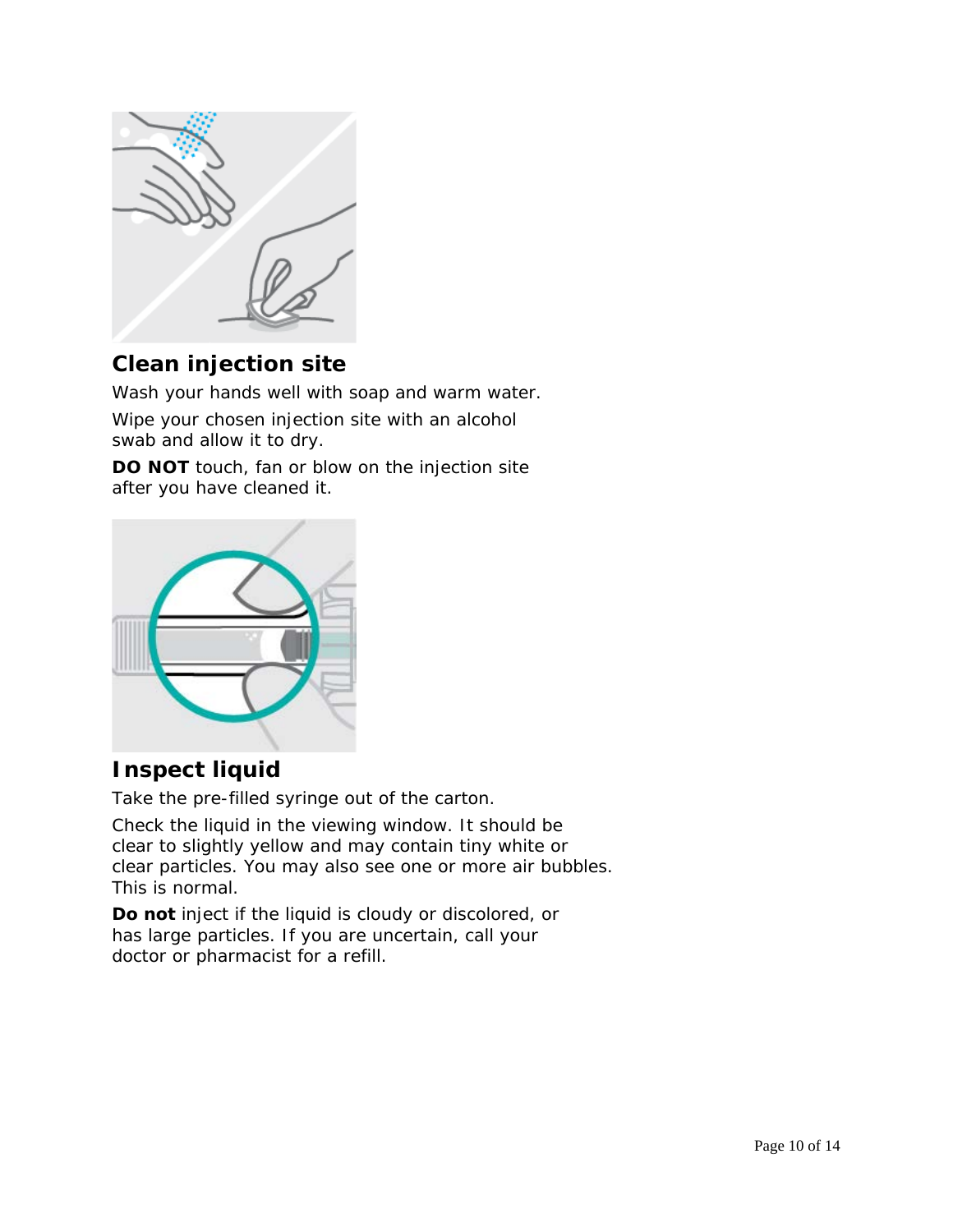# **2. Inject TREMFYA using the pre-filled syringe**



## **Remove needle cover**

Hold syringe by the body and pull needle cover straight off. It is normal to see a drop of liquid.

### **Inject within 5 minutes of removing the needle cover.**

**DO NOT** put needle cover back on, as this may damage the needle.

**DO NOT** touch needle or let it touch any surface.

**DO NOT** use the TREMFYA pre-filled syringe

if it is dropped. Call your doctor or pharmacist for a refill.



# **Position fingers and insert needle**

Place your thumb, index and middle fingers **directly under the finger flange**, as shown.

**Do not** touch plunger or area above finger flange as this may cause the needle safety device to activate.

Use your other hand to pinch skin at the injection site. Position syringe at about a 45 degree angle to the skin.

It is important to pinch enough skin to **inject under the skin** and not into the muscle.

Insert needle with a quick, dart-like motion.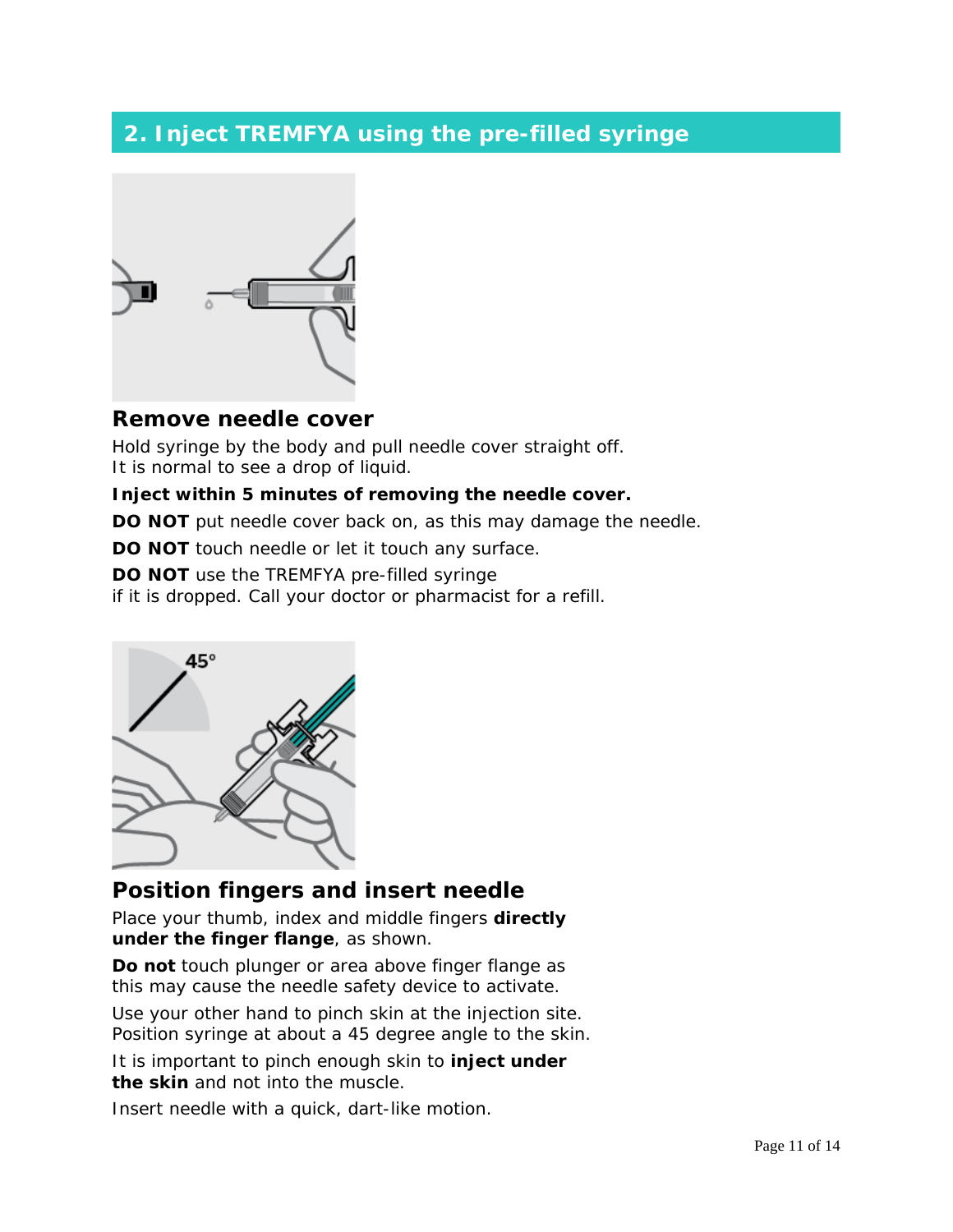

### **Release pinch and reposition hand**

Use your free hand to grasp the body of the syringe.



### **Press plunger**

Place thumb from the opposite hand on the plunger and press the plunger **all the way down until it stops**.



### **Release pressure from plunger**

The safety guard will cover the needle and lock into place, removing the needle from your skin.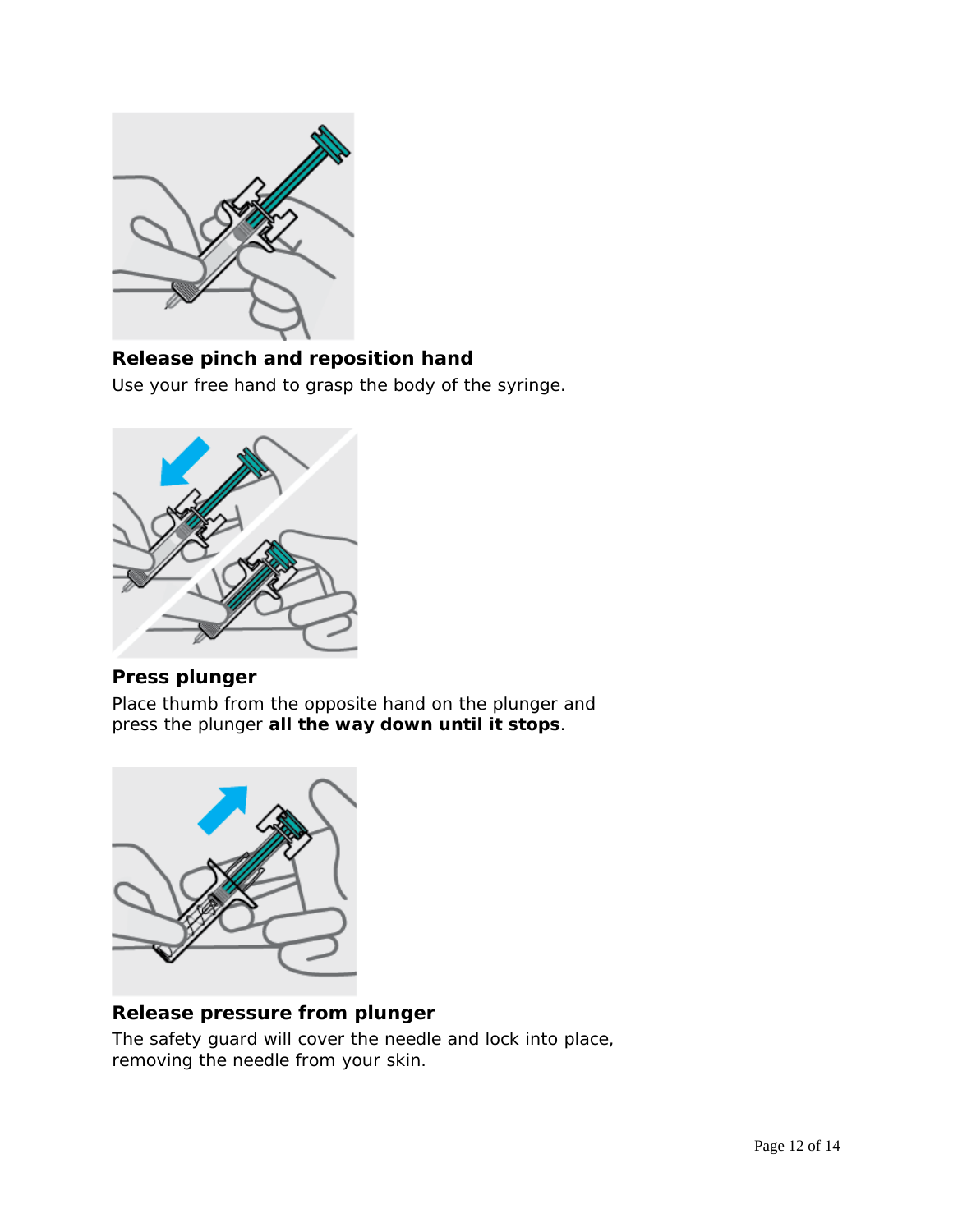# **3. After your injection**



### **Throw the used pre-filled syringe away**

Put your used syringe in a sharps disposal container right away after use. Make sure you dispose of the bin as instructed by your doctor or nurse when the container is full.



### **Check injection site**

There may be a small amount of blood or liquid at the injection site. Hold pressure over your skin with a cotton ball or gauze pad until any bleeding stops.

**Do not** rub the injection site.

If needed, cover injection site with a bandage.

Your injection is now complete!

Pre-filled Syringe IFU issued: Nov 2016